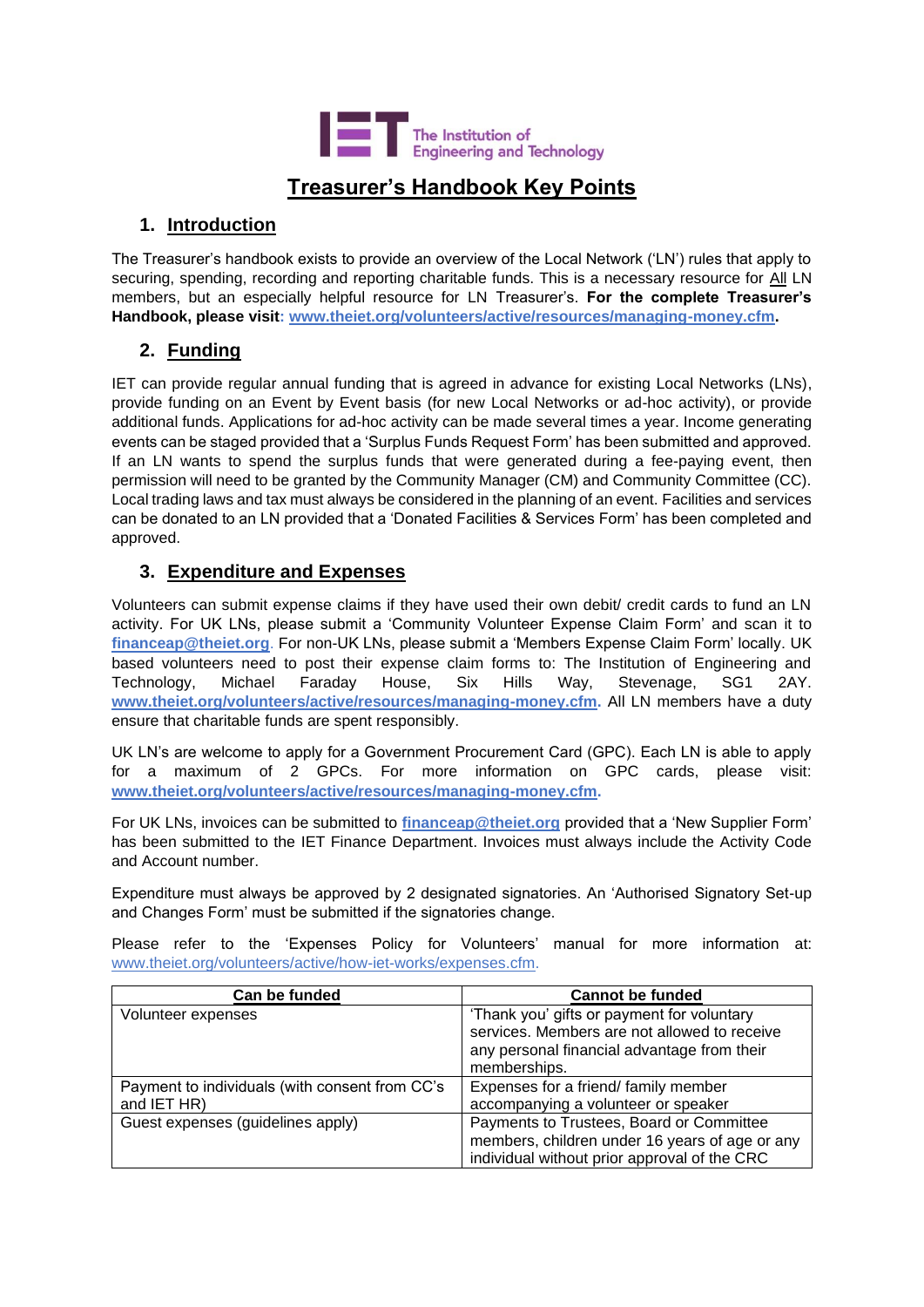|                                                             | Social dinners, after dinner speaker expenses,  |
|-------------------------------------------------------------|-------------------------------------------------|
|                                                             | events, lectures, trips and visits which don't  |
|                                                             |                                                 |
|                                                             | meet the IET's aims and objectives              |
| Speaker expenses ex. Travel (guidelines apply)              | Speaker to speak at an event                    |
| Modest refreshments for events and meetings                 | Travel and accommodation expenses for           |
| (guidelines apply)                                          | delegates                                       |
| Coach transport for students to attend an event             | Entrance fees to sites ex. Museums              |
| Telephone and internet costs (guidelines apply)             | Expenses associated with holding an Annual      |
|                                                             | General Meeting (AGM) unless it's a legal       |
|                                                             | requirement                                     |
| Donations to charity as long as the organisation            | Third party software and services (guidelines   |
| shares IET's charitable aims and objectives                 | apply)                                          |
| Support for 3 <sup>rd</sup> party events (guidelines apply) |                                                 |
| Activities that are likely to attract parents and           |                                                 |
| the public                                                  |                                                 |
| Activities with schools (outside the UK)                    | Curriculum-based activities in UK schools       |
|                                                             | (guidelines apply)                              |
| Capital equipment under £100 in value                       | Applications to the CC must be made in order to |
|                                                             | purchase capital equipment costing over £100    |
| Prizes and awards for students at academic                  | Prizes and awards for students that are         |
| establishments that are not accredited by the               | accredited by the IET                           |
| <b>IET</b>                                                  |                                                 |
| Present Around the World (PATW) competitions                |                                                 |
| for students, apprentices and young                         |                                                 |
| professionals                                               |                                                 |
| Insurance (if IET central policy doesn't cover              | Insurance for social events                     |
| certain circumstances)                                      |                                                 |
| Personal Protective Equipment (either direct                |                                                 |
| from suppliers or by paying additional costs to             |                                                 |
| venues to supply it)                                        |                                                 |

## **4. Capital Assets**

A 'Capital Purchase Request Form' must be submitted by LNs if they would like to purchase an asset. 'Asset Disposal Request Forms' must also be submitted to the IET Community Team. Approval must be received in order to be able to accept an asset that has been donated to a LN. All forms must be submitted to [communitiesfinance@theiet.org.](mailto:communitiesfinance@theiet.org) Please note that the full terms and conditions can be found at: **[www.theiet.org/volunteers/active/resources/managing-money.cfm.](http://www.theiet.org/volunteers/active/resources/managing-money.cfm)** 

#### **5. Financial Management**

UK LN's funds are kept centrally in IET's own bank account. Management reports detailing income and expenditure of every UK LN are generated one week following the end of the month. Overseas LN's funds are kept locally in International Clearing Banks approved by Barclays Bank. The bank account name must be the name of the LN and not an individual. The IET does not allow any overdraft, loan or credit facility on any bank account. New bank accounts and changes to existing bank accounts need to be relayed to IET's Finance Department. Funds are transferred twice a year (50% in January, and 50% in May provided that the CTAPS (Centre Treasurers Accounting Package) cashbook for the previous session has been reviewed and approved. Any funds left over after the previous session will be deducted from the amount transferred in May. All expenditure must be supported by receipts and invoices. Each LN with a local bank account must have a yearly independent review of their CTAP cashbook. For an explanation on CTAPS, please visit: **[www.theiet.org/volunteers/active/resources/managing-money.cfm.](http://www.theiet.org/volunteers/active/resources/managing-money.cfm)** 

#### **6. Insurance**

Types of insurance to be considered are: Public Liability, Personal Accident, Business Travel and Loss or Damage to Property. Liability must never be admitted to verbally or in writing without the prior